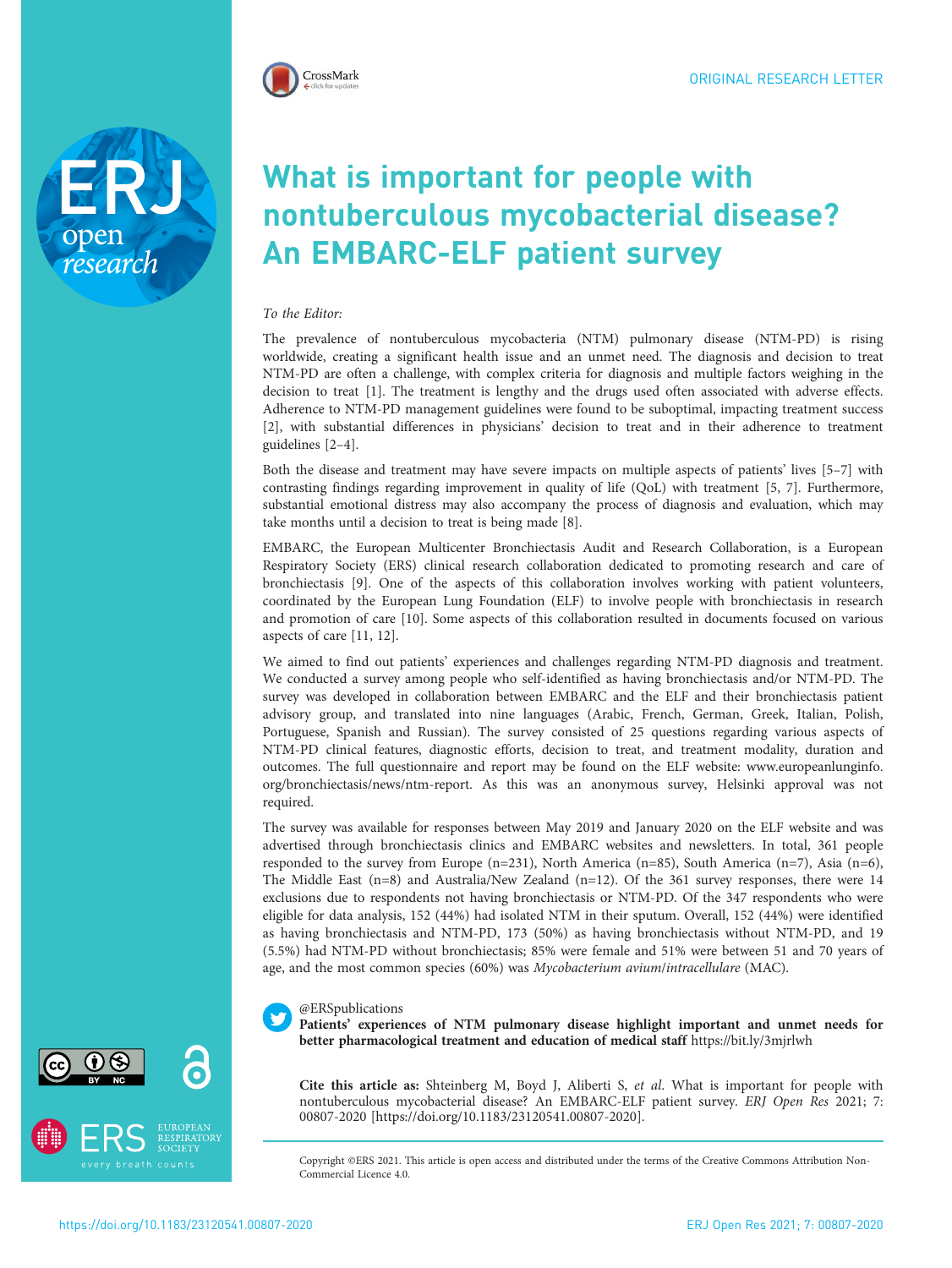Most of the respondents (118 of 146, 81%) had been offered treatment; however, only a minority of them (35%) successfully completed treatment, 37% were still taking treatment and in 28% treatment was stopped without success. Treatment duration was reported to be 2 years or longer in 19%, between 1 and 2 years in 24%, and 12 months or less in 20%. Of the respondents who were not offered treatment (27 respondents, 19%), several reasons were given: the species was not causing harm (36%), there were expected adverse effects of medications (36%) or resistance to available drugs (4%). In 32%, however, no explanation was offered, or the respondent did not know the reason. Sex, age, country of origin and NTM species were not different between the whole group and those who were offered treatment.

The top three challenging issues for those diagnosed with NTM-PD were rated as "Feeling tired", "Cough" and "Exacerbations" (figure 1a), with limitations of activities impacted to a lesser extent (figure 1b). Respondents also highlighted the impact of adverse effects of treatment, anxiety around dealing with their condition and the impact on their QoL. Overall, 113 out of 132 (86%) patients stated that their disease had limited their spouses' QoL "a little" (30%), "much" (30%) or "very much limited" (11%). The most difficult aspects of the management of NTM-PD were identified as: "Long duration of treatment"; "Worries over diagnosis and treatment of NTM-PD" and "Side-effects of drugs" (figure 1c). Interestingly, the issue of drug-related adverse events, while experienced by patients and expressed as a reason for not treating in 36% of untreated patients, was stated as a cause for treatment discontinuation in only 8% of patients.

All the issues needing attention to improve management of NTM-PD (figure 1d) were rated between "Important" and "Very important" when all responses were averaged. The top three issues were: "Finding methods to prevent NTM infection", "Finding drugs for NTM-PD that have fewer side-effects" and "Finding drugs that are more effective in treating NTM-PD". Many respondents highlighted the urgent need to raise awareness of NTM among all healthcare professionals including primary care physicians and



FIGURE 1 Patient grading of nontuberculous mycobacteria (NTM) pulmonary disease (NTM-PD) and management impact and needs. a) "Which of the following issues were most challenging?" (n=135). Weighted average rating scale (1–4) where 1 is "not an issue" and 4 is "very difficult". b) "Rate how your daily activities are limited by NTM-PD" (n=134). Weighted average rating scale (1–4) where 1 is "not limited at all" and 4 is "very much limited". c) "Which aspects concerning management of NTM-PD posed a challenge for you?" (n=132). Weighted rating scale (1–4) where 1 is "not difficult" and 4 is "very difficult". d) "What issues need more attention to improve the management of NTM-PD?" (n=135). Weighted average rating scale (1–4) where 1 is "unimportant" and 4 is "very important".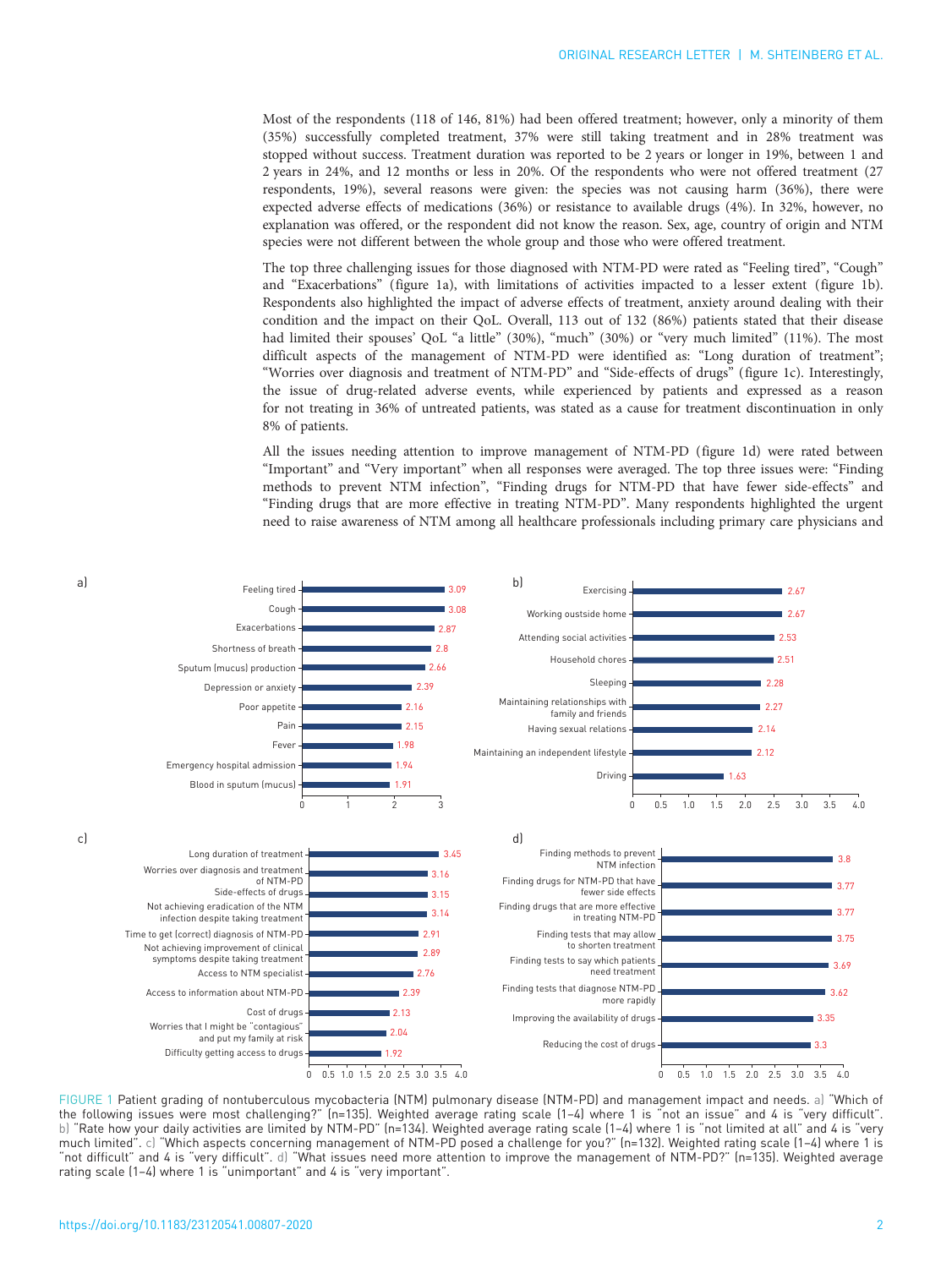finding ways to prevent re-infection. Additional important points raised included the need for faster diagnosis, access to NTM-PD specialists and more research into prevention.

Treatment of NTM-PD is complicated by poor success rates, which may be caused by a combination of suboptimal efficacy and toxicity of available medications. In our survey of people who had been treated for NTM-PD, 60% of whom reported MAC infection, successful completion of treatment was uncommon, reported in only 35% of the respondents; 55% are no longer being treated. This finding is in agreement with previously reported "real life" studies, reporting cure rates as low as 27.6% [\[4](#page-3-0)] and 56.5% [[2](#page-3-0)].

Some of the symptoms that were rated by respondents as troublesome were found in the recent "NTM module" QoL tool [\[5\]](#page-3-0), especially "poor appetite" and "fever". However, in the current survey more weight was given by respondents to symptoms usually associated with bronchiectasis such as "cough" and "exacerbations". It may indeed be difficult to attribute symptoms to NTM or bronchiectasis if both coexist.

One issue raised by respondents is the need for better education of primary care physicians regarding the diagnosis and relevance of NTM. This issue continuously receives patients' attention in regard to bronchiectasis in general [[13\]](#page-3-0). Education may result in better awareness of NTM-PD, but also possibly better treatment success rates, as recently demonstrated [[2](#page-3-0)]. Among the many important issues raised by respondents, including developing methods to improve the accuracy and time of diagnosis, prevention and treatment, improvement of education of both patients and primary care personnel may be one of the simplest goals to meet, with an expected tremendous impact on patients' health and well-being.

One of the limitations of this survey is its availability on internet only. This may have caused a bias towards respondents with a higher level of education and younger age. End-stage patients may have been too unwell to access this survey, and the results were based on self-report, and so we could not ascertain the appropriateness of clinical decisions. The online format and need for multiple languages prevented us from using a validated QoL questionnaire [[5\]](#page-3-0). However, the age and sex distribution of our respondents was typical of NTM-PD patients previously described [[14](#page-3-0)–[16](#page-3-0)]. Translations into 10 languages ensured accessibility to respondents in various countries and health systems, and expanded access to the survey ensured that not only "expert patients" (usually being cared for in "expert centres") shared their views.

In summary, patients' experiences of NTM-PD highlight important and unmet needs for better pharmacological treatment and education of medical staff.

## Michal Shteinberg <sup>1</sup>, Jeanette Boyd<sup>2</sup>, Stefano Aliberti <sup>3</sup>, Eva Polverino<sup>4,5</sup>, Bridget Harris<sup>6</sup>, Tove Berg<sup>6</sup>, Annette Posthumus<sup>6</sup>, Thomas Ruddy<sup>6</sup>, Pieter Goeminne<sup>7</sup>, Ernie Lloyd<sup>6</sup>, Timothy Alan<sup>6</sup>, Josje Altenburg<sup>8</sup>, Barbara Crossley<sup>6</sup>, Francesco Blasi **®**<sup>[3](https://orcid.org/0000-0002-2285-9970)</sup> and James Chalmers<sup>9</sup>

<sup>1</sup>Pulmonology Institute and CF Center, Carmel Medical Center and the Technion, Israel Institute of Technology, Haifa, Israel. <sup>2</sup>European Lung Foundation, Sheffield, UK. <sup>3</sup>Dept of Pathophysiology and Transplantation, University of Milan, and Internal Medicine Dept, Respiratory Unit and Cystic Fibrosis Adult Center, Milan, Italy. <sup>4</sup>Pneumology Dept, Hospital Universitari Vall d'Hebron, Barcelona, Spain.<br><sup>5</sup>Thorax Institute Institute of Biomedical Besearch August Pi i Sunyer University of Barcelona, Barcelona <sup>5</sup>Thorax Institute, Institute of Biomedical Research August Pi i Sunyer, University of Barcelona, Barcelona, Spain. <sup>6</sup>European Lung Foundation Bronchiectasis Patient Advisory Group, Edinburgh, UK. <sup>7</sup>Dept of Respiratory Medicine, AZ Nikolaas, Sint-Niklaas, Belgium. <sup>8</sup>Dept of Respiratory Medicine, Amsterdam University Medical Centers, University of Amsterdam, Amsterdam, The Netherlands. <sup>9</sup>Scottish Centre for Respiratory Research, University of Dundee, Ninewells Hospital and Medical School, Dundee, UK.

Correspondence: Michal Shteinberg, Pulmonology Institute and CF Center, Carmel Medical Center and the Technion, Israel Institute of Technology, 7 Michal St, Haifa 3436212, Israel. E-mail: [michalsh@technion.ac.il](mailto:michalsh@technion.ac.il)

#### Received: 30 Oct 2020 | Accepted: 18 Nov 2020

Conflict of interest: M. Shteinberg reports grants, personal fees and nonfinancial support from GSK, grants and personal fees from Novartis, personal fees from Boehringer Ingelheim, AstraZeneca, Kamada, Vertex Pharmaceuticals and Teva, nonfinancial support from Actelion, grants, personal fees and nonfinancial support from GSK, grants from Novartis, nonfinancial support from Rafa, and grants from Trudell Pharma, outside the submitted work. Jeanette Boyd is an employee of the European Lung Foundation. S. Aliberti reports advisory fees and research support from Bayer Healthcare; speaker fees from Grifols; advisory fees from Astra Zeneca; advisory and speaker fees from Zambon; advisory and speaker fees, and research support from Chiesi and Insmed; advisory and speaker fees from GlaxoSmithKline; speaker fees from Menarini; advisory fees from ZetaCube Srl; and research support from Fisher & Paykel, all outside the submitted work. E. Polverino has nothing to disclose. B. Harris has nothing to disclose. T. Berg has nothing to disclose. A. Posthumus has nothing to disclose. T. Ruddy has nothing to disclose. P. Goeminne has nothing to disclose. E. Lloyd has nothing to disclose. T. Alan has nothing to disclose. J. Altenburg has nothing to disclose. B. Crossley has nothing to disclose. F. Blasi reports a research grant and an advisory fee from AstraZeneca; a research grant from Bayer; research grants and advisory fees from Chiesi and GSK; advisory fees from Grifols, Guidotti